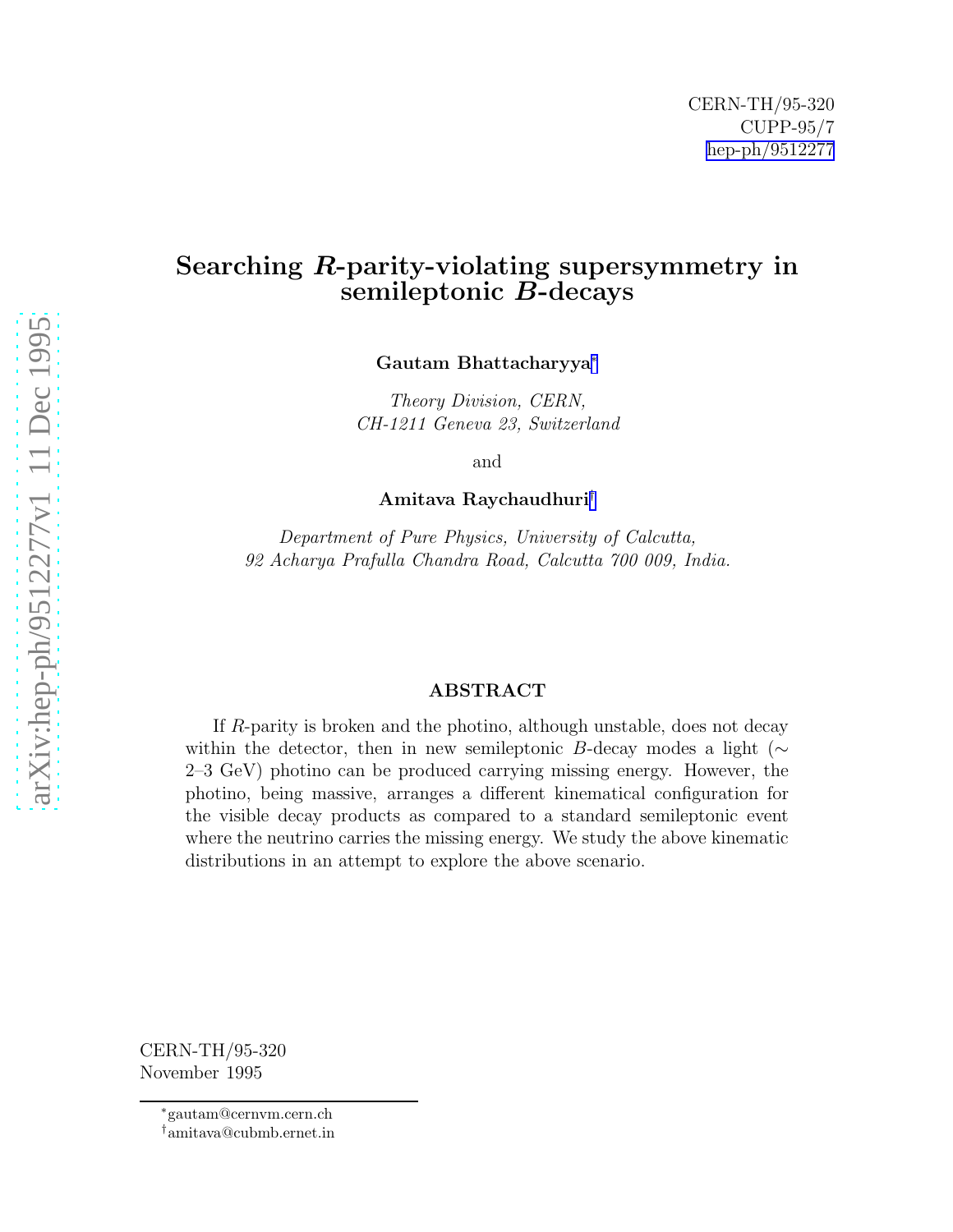In the Minimal Supersymmetric Standard Model (MSSM), one of the four neutralinos is the most favourable candidate to constitute the lightest supersymmetric particle (LSP), which is assumed to be stable. It is believed to weigh no less than  $\sim 20$  GeV [\[1](#page-8-0)] when one compounds the non-observation of a gluino up to  $\sim 120 \text{ GeV}$  at the hadron colliders with the theoretical assumption of the GUT-relation between the gaugino masses. But if one relaxes the above assumption and if the LSP is dominantly a gaugino (say, the photino), the above bound evaporates. At low energy  $e^+e^-$  machines light photinos can, in principle, be pair produced in a  $t$ -channel selectron-exchanged process. The anomalous single photon (ASP) experiment [\[2](#page-8-0)] was designed to search for such a mode at the  $e^+e^$ storage ring PEP, operating at  $\sqrt{s} = 29$  GeV, at SLAC. A hierarchy  $m_{\tilde{z}} \ll \sqrt{s} \ll m_{\tilde{e}}$ was assumed in the calculation of the radiative photino pair-production cross section. The presence of single photons, with transverse momentum that cannot be balanced by particles lost down the beam pipe, were demanded to establish the ASP events. From the non-observation of such events it was concluded that selectrons should be heavier than  $\sim 60 \text{ GeV}^1$ . On the other hand, cosmology demands that the cross section of photino annihilation into electrons should not be too small, requiring either the photino not to be too light or the selectron not to be too heavy, to avoid the unwanted abundance of photinos in the Universe. In this tug of war if we consider a photino in the ball-park of  $\sim$  2–3 GeV it is perhaps worth opening one more channel for it to decay into standard particlesby relaxing the assumption of the so called "R-parity conservation"  $[3]^2$  $[3]^2$  $[3]^2$ . In fact, such a light photino should better decay within 1 s (which corresponds to a width greater than  $6.6 \times 10^{-22}$  MeV) so that it does not live up to the nucleosynthesis era since injecting extra energy at this phase might turn out to be unacceptable. In this Letter we attempt to test the existence of such a light photino in the context of semileptonic B-decays [\[4\]](#page-8-0). If R-parity is broken *carefully* so that the photino remains stable within the detector, providing a new funnel for carrying missing energy, it can fake the Standard Model (SM) neutrino in a semileptonic event. First, we summarize very briefly the basic features of explicit R-parity violation  $(R)$  and then discuss the strategy of uncovering the above scenario.

Normally searches for supersymmetric particles are carried out under the assumption that a discrete quantum number R, known as R-parity, and defined as  $R = (-1)^{(3B+L+2S)}$ where  $B \equiv$  baryon number,  $L \equiv$  lepton number, and  $S \equiv$  spin, is conserved. For all ordinary particles  $R = 1$  and for all superparticles  $R = -1$ . However, requiring the theory to be supersymmetric, renormalizable, gauge-invariant and minimal in terms of field content does not enforce  $R$ -parity conservation. Substituting in the Yukawa interaction the  $SU(2)$ -doublet lepton superfield in place of the Higgs superfield with the same gauge quantum number results in the first two terms of the following R-parity-

<sup>&</sup>lt;sup>1</sup> See Fig. 5 of ref. [\[2](#page-8-0)] for the plots of  $\sigma(e^+e^- \to \gamma\tilde{\gamma}\tilde{\gamma})$  as a function of  $m_{\tilde{e}}$  for various  $m_{\tilde{\gamma}}$  values.

<sup>2</sup>For an overview of various limits on the LSP, from accelerator searches, dark matter searches and those of cosmological and astrophysical origin, the reader is referred to Supersymmetric Particle Searches, H. Haber in ref.[[1\]](#page-8-0). Of course, many of these limits will not apply when a light photino is considered in conjunction with R-parity violation.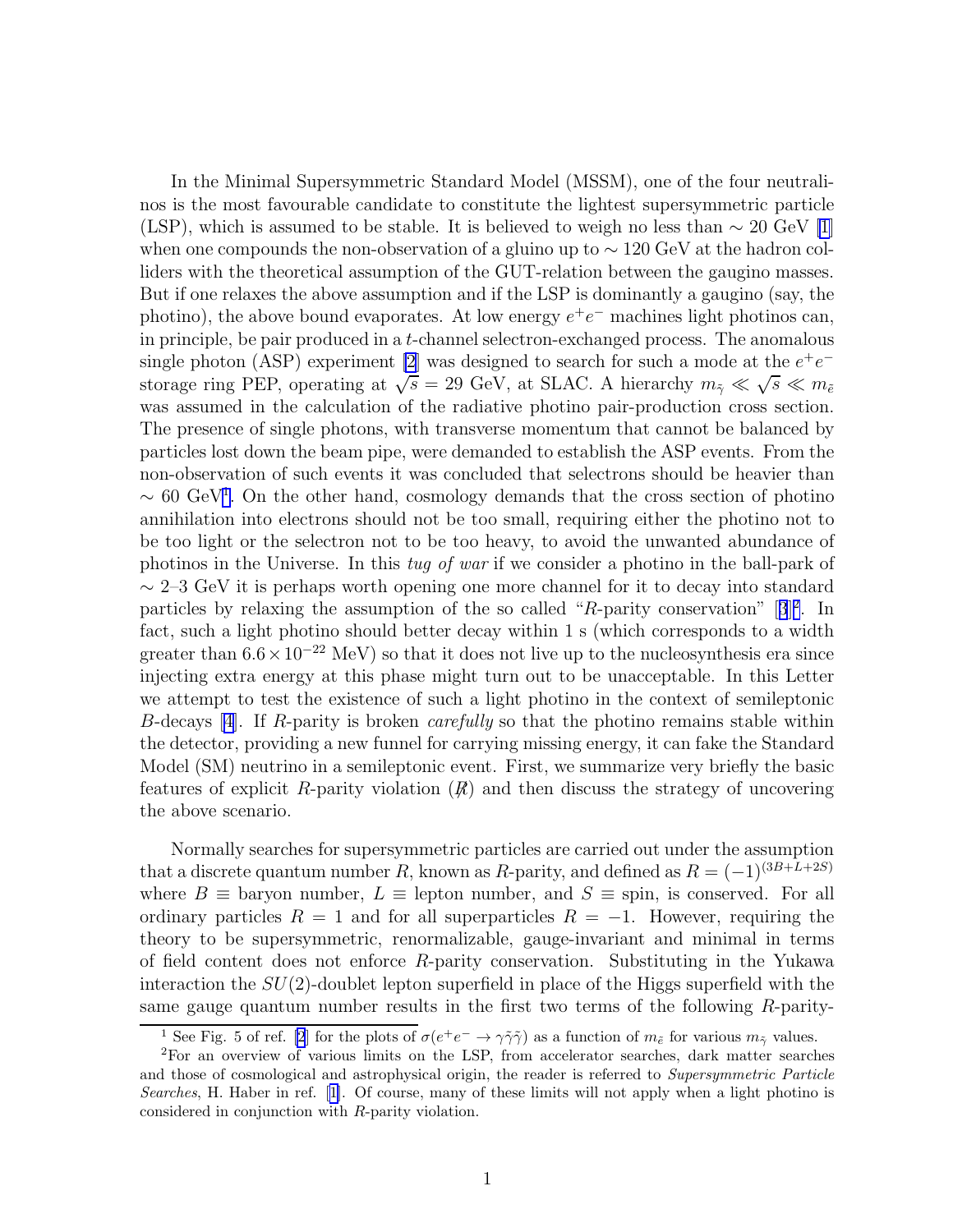violating superpotential, while the third term is also not forbidden by any symmetry,

$$
\mathcal{W}_{\mathcal{R}} = \lambda_{ijk} L_i L_j E_k^c + \lambda'_{ijk} L_i Q_j D_k^c + \lambda''_{ijk} U_i^c D_j^c D_k^c, \tag{1}
$$

where  $L_i$  and  $Q_i$  are the  $SU(2)$ -doublet lepton and quark superfields and  $E_i^c, U_i^c, D_i^c$ are the singlet superfields;  $\lambda_{ijk}$  is antisymmetric under the interchange of the first two indices, while  $\lambda''_{ijk}$  is antisymmetric under the interchange of the last two. It is obvious that there are 45 such Yukawa couplings: 9 each of the  $\lambda$  and  $\lambda''$  types and 27 of the  $\lambda'$ variety. These couplings cannot all be arbitrary simultaneously and have to be *carefully* instigated so that the consistency with various experimental measurements is respected [\[3\]](#page-8-0). This requires that some of them are not dynamically active at the same time. For example, assuming all the  $\lambda''$  couplings to be zero, which we adopt in any case for the rest of this paper, the bounds from the non-observation of proton decay and  $n-\bar{n}$  oscillation are avoided. This assumption also makes it simpler to evade the cosmological bounds [\[5\]](#page-8-0). The L-violating couplings can, in principle, wash out the GUT-scale baryogenesis, but Dreiner and Ross[[6\]](#page-8-0) have argued that these bounds are highly model-dependent. If one of the L-violating couplings involving a particular lepton family is small  $(< 10^{-7}$ ), so as to conserve the corresponding lepton flavour over cosmological time scales, then the primordial baryogenesis could be restored and, therefore, these bounds would no longer be effective.

The essential idea of this paper is the following: In the SM, one of the semileptonic decay channels of the b-quark is  $b \to c e \bar{\nu}$ . In the MSSM, if one relaxes the assumption of R-parity conservation minimally, assuming only one of the above-mentioned 45 Yukawa couplings, namely,  $\lambda'_{123}$ , to be non-zero<sup>3</sup>, and if the photino lies in the mass range (∼ 2–3 GeV), then the b-quark can have a  $b \to c e \tilde{\gamma}$  decay mode. For the sake of simplicity we consider the photino ( $\tilde{\gamma}$ ) as the lightest neutralino, which we argue later to be stable within the size of the relevant detectors. The  $\tilde{\gamma}$  will mimic the behaviour of the SM  $\nu$ providing an invisible channel of energy; however, owing to its massive nature it will arrange a different kinematical configuration of the visible decay products compared to the SM scenario. The magnitude of  $\lambda'_{123}$  that we allow for a given value of the photino mass  $(m_{\tilde{\gamma}})$  is of course constrained from the experimental measurement of the semileptonic branching ratio. Our search strategy lies in comparing and contrasting the differential distributions in the two cases which, due to the difference in their kinematic configurations, could unveil the new physics signal to an observable scale.

We start with the consideration of B-meson decays at the quark level. In the SM, the decay matrix element of  $b(P) \to c(k_2) + e(k_1) + \bar{\nu}_e(k_3)$  and its spin-sum-square are given by

$$
\mathcal{M} = 2\sqrt{2}G_F V_{cb} \bar{e}(k_1) \gamma_\mu P_L \nu_e(-k_3) \bar{c}(k_2) \gamma^\mu P_L b(P),
$$

 $3$  This tacit assumption that only one R-parity-violating coupling is non-zero at a time – a standard practice in  $\mathcal{R}$ -phenomenology – is in accordance with a non-GUT set up, as otherwise if  $\mathcal{R}$  is embedded in a GUT scenario, one cannot avoid various R-parity-violating couplings occuring simultaneously from the GUT-multiplet structures.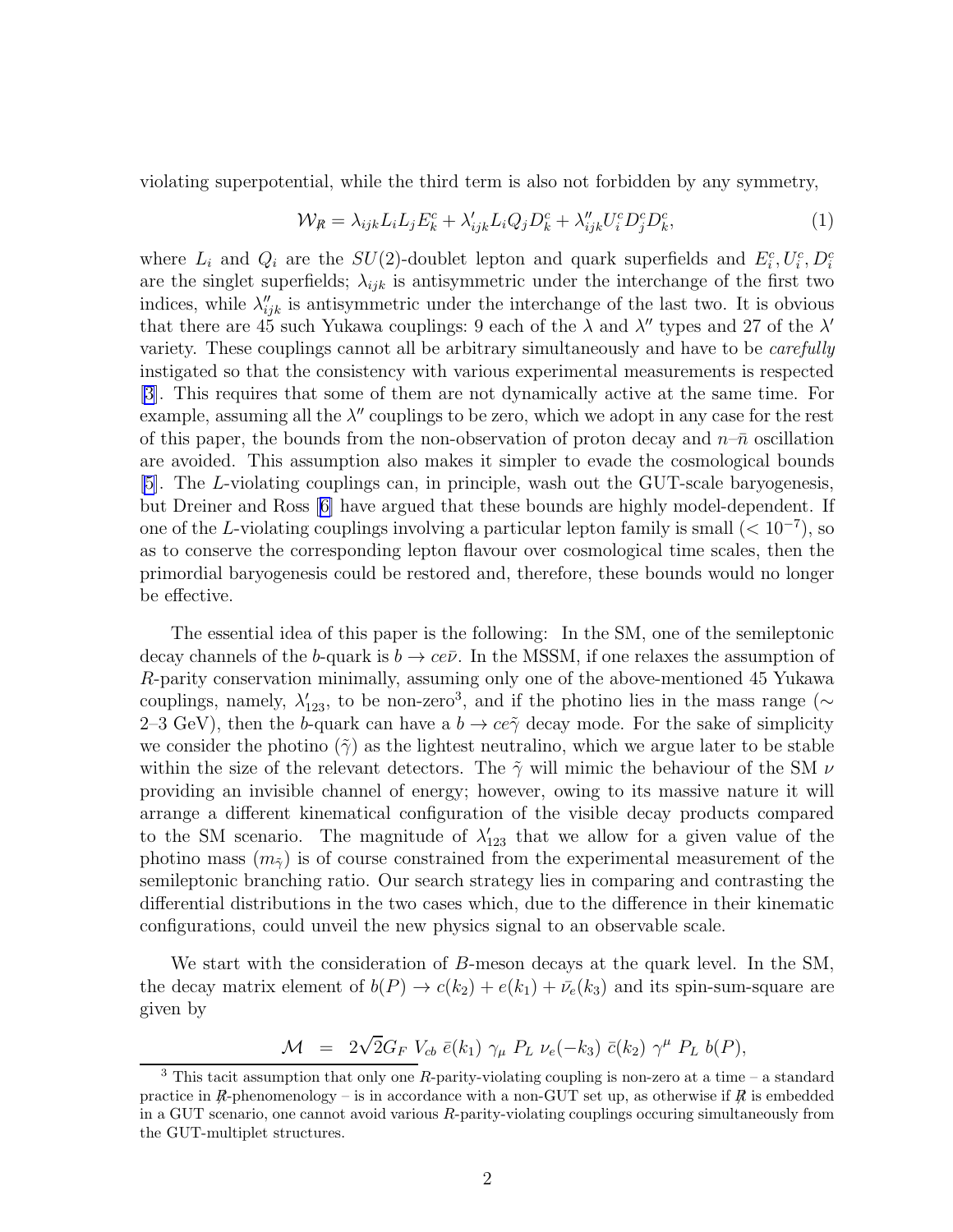$$
\Sigma_{spin}|\mathcal{M}|^2 = 128 G_F^2 |V_{cb}|^2 (k_1 \cdot k_2)(k_3 \cdot P), \tag{2}
$$

where the symbols have their usual significance. We neglect the electron mass and introduce  $r_c = m_c/m_b$ ,  $x = 2E_e/m_b$ , where  $E_e$  is the energy of the electron in the b-quark rest frame. We obtain,

$$
\frac{d\Gamma^{\text{SM}}}{dx} = \frac{G_F^2 m_b^5}{192\pi^3} |V_{cb}|^2 f(x, r_c),
$$
  
\n
$$
\Gamma^{\text{SM}} = \int_0^{1-r_c^2} dx \frac{d\Gamma^{\text{SM}}}{dx},
$$
\n(3)

where

$$
f(x, r_c) = \frac{2x^2}{(1-x)^3} (1-x-r_c^2)^2 \left(3-5x+2x^2-r_c^2x+3r_c^2\right). \tag{4}
$$

Now we turn our attention to the R-parity breaking sector. The part of the Lagrangian induced by  $\lambda'_{123}$ , the only one relevant for our purpose, is given by

$$
\mathcal{L} = \lambda'_{123} \left[ \bar{b}_R \nu_{eL} \tilde{s}_L + \bar{b}_R s_L \tilde{\nu}_{eL} - \bar{b}_R e_L \tilde{c}_L - \bar{b}_R c_L \tilde{e}_L + \overline{(\nu_{eL})^c} s_L \tilde{b}_R^* - \overline{(e_L)^c} c_L \tilde{b}_R^* \right] + \text{h.c.} \tag{5}
$$

The new process, which mimics the semileptonic b-decay in the present situation, is

$$
b(P) \to c(k_2) + e(k_1) + \tilde{\gamma}(k_3). \tag{6}
$$

The above interaction proceeds through two different interfering channels. In one case, the b-quark decays to a c-quark and a virtual  $\tilde{e}_L$  induced by  $\lambda'_{123}$  and the latter in turn decays with an electromagnetic strength to a  $\tilde{\gamma}$  and an electron. The decay matrix element is given by

$$
\mathcal{M}_{1R} = \frac{\sqrt{2}e\lambda'_{123}}{m_{\tilde{e}_L}^2} \left[ \bar{e}(k_1) \ P_R \ \tilde{\gamma}(-k_3) \ \bar{c}(k_2) \ P_R \ b(P) \right]. \tag{7}
$$

In the other case, the b-quark emits a  $\tilde{\gamma}$  and a virtual  $b_R$  and the latter decays into a c-quark and an electron via  $\lambda'_{123}$ . The decay matrix element in this case is given by<sup>4</sup>

$$
\mathcal{M}_{2R} = -\frac{\sqrt{2}e\lambda'_{123}}{m_{\tilde{b}_R}^2} \left[ \bar{c}(k_2) \ P_R \ e^c(-k_1) \ \ \bar{\tilde{\gamma}}(k_3) \ P_R \ b(P) \right]. \tag{8}
$$

Using a simple Fierz transformation, we obtain the spin-summed and squared matrix element as

$$
\Sigma_{spin}|\mathcal{M}_{1R} + \mathcal{M}_{2R}|^2 = \left(\frac{2\sqrt{2}e\lambda'_{123}}{m_{\tilde{e}_L}^2}\right)^2 \left[ (P \cdot k_2)(k_1 \cdot k_3) + \kappa^4 (P \cdot k_3)(k_1 \cdot k_2) -\kappa^2 \left\{ (P \cdot k_2)(k_1 \cdot k_3) + (P \cdot k_3)(k_1 \cdot k_2) - (P \cdot k_1)(k_2 \cdot k_3) \right\} \right], (9)
$$

<sup>&</sup>lt;sup>4</sup>The sign difference between  $\mathcal{M}_{1R}$  and  $\mathcal{M}_{2R}$  has its root in the sign difference between the photino couplings to the left- and the right-type scalars[[7\]](#page-8-0).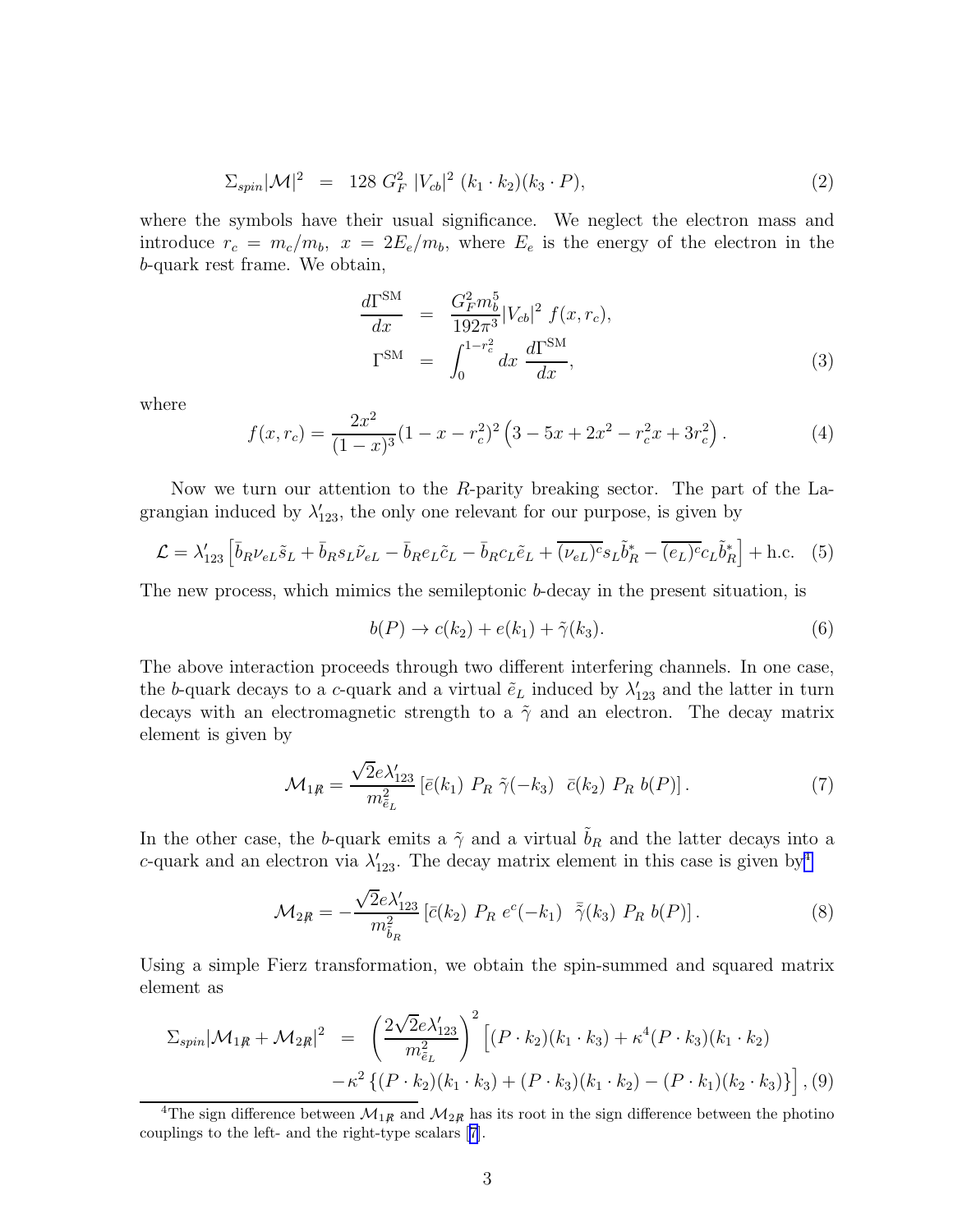where  $\kappa = m_{\tilde{e}_L}/m_{\tilde{b}_R}$ . Introducing  $r_{\tilde{\gamma}} = m_{\tilde{\gamma}}/m_b$ , the contribution to the R-parity induced width can be written as

$$
\frac{d\Gamma_R}{dx} = \frac{G_F^2 m_b^5}{192\pi^3} \left(\frac{e\lambda'_{123}}{g^2}\right)^2 \left(\frac{m_W}{m_{\tilde{e}_L}}\right)^4 8 \lambda^{1/2} \left(1, \frac{r_c^2}{1-x}, \frac{r_{\tilde{\gamma}}^2}{1-x}\right) x^2 \left[\left\{f_1(1+\kappa^2)^2 - f_2\kappa^2\right\}(1-x) - f_2(1-\kappa^2)^2 \left(1-\frac{x}{2}\right)\right],
$$
\n(10)

$$
\Gamma_R = \int_0^{1 - (r_c + r_{\tilde{\gamma}})^2} dx \, \frac{d\Gamma_R}{dx},\tag{11}
$$

where

$$
\lambda(a, b, c) = a^2 + b^2 + c^2 - 2ab - 2bc - 2ca,\tag{12}
$$

$$
f_1 = \frac{1}{2} - \frac{r_c^2 + r_{\tilde{\gamma}}^2}{1 - x} + \frac{1}{2} \frac{(r_c^2 - r_{\tilde{\gamma}}^2)^2}{(1 - x)^2},\tag{13}
$$

$$
f_2 = -1 - \frac{r_c^2 + r_{\tilde{\gamma}}^2}{1 - x} + 2 \frac{(r_c^2 - r_{\tilde{\gamma}}^2)^2}{(1 - x)^2}.
$$
 (14)

Now we discuss the results of our calculation:

- 1. We calculate the total (SM  $+\mathbb{R}$ ) semileptonic branching ratio  $B(b \rightarrow c + e +$ invisible) and allow only as much admixture of  $\lambda'_{123}$  as saturates the uncertainty ofthe corresponding global average  $(10.43 \pm 0.24)\%$  [[1\]](#page-8-0)<sup>5</sup>. In the absence of a precise SM prediction of the above, this approximation is reasonable. We display in Fig. 1 the 90% C.L. upper bound on the  $\lambda'_{123}$  as a function of  $m_{\tilde{\gamma}}$  for fixed  $m_{\tilde{b}_R} = 100$  GeV and for three different values of  $m_{\tilde{e}_L} = 50, 100$  and 200 GeV, corresponding to  $\kappa = 0.5, 1$  and 2, respectively. It may be noted that the existing  $1\sigma$  limit  $\lambda'_{123} < 0.26$  from the forward–backward asymmetry measurements in  $e^+e^-$ collisions,derived in [[8](#page-8-0)], is based on an effective operator which goes like  $\lambda'/\widetilde{m}$ , whereas in our case it scales like  $\lambda'/\widetilde{m}^2$ ,  $\widetilde{m}$  being a common scalar mass parameter. We also note that the Cabibbo-Kobayashi-Maskawa element  $V_{cb}$  enters the SM part of the calculation which is otherwise extracted from the semileptonic measurements [\[9](#page-8-0)]. Any non-standard contamination in the process would certainly affect the extraction. We keep our inclusive branching ratio consistent with experiment by assuming  $V_{cb} = 0.04$  and saturating the uncertainty with  $\lambda'_{123}$  as mentioned earlier. We keep  $m_b = 5$  GeV in our calculation.
- 2. For given values of photino- and scalar-masses, imposing the 90% C.L. limit of  $\lambda'_{123}$  from Fig. 1, we exhibit in Fig. 2 the electron energy distribution, *i.e.*  $\frac{1}{\Gamma}$  $\frac{d\Gamma}{dx}$ ,

<sup>5</sup> We stay on the conservative side by using the average which assumes leptonic universality. We also note that the new graphs we consider contribute to the semi'electronic' b-decay mode only, thus violating the leptonic universality. However, the experimental uncertainty of each of the lepton flavour specific channels (see ref. [\[1](#page-8-0)] for details) is larger than the average and, therefore, the above universality violation is easily tolerable.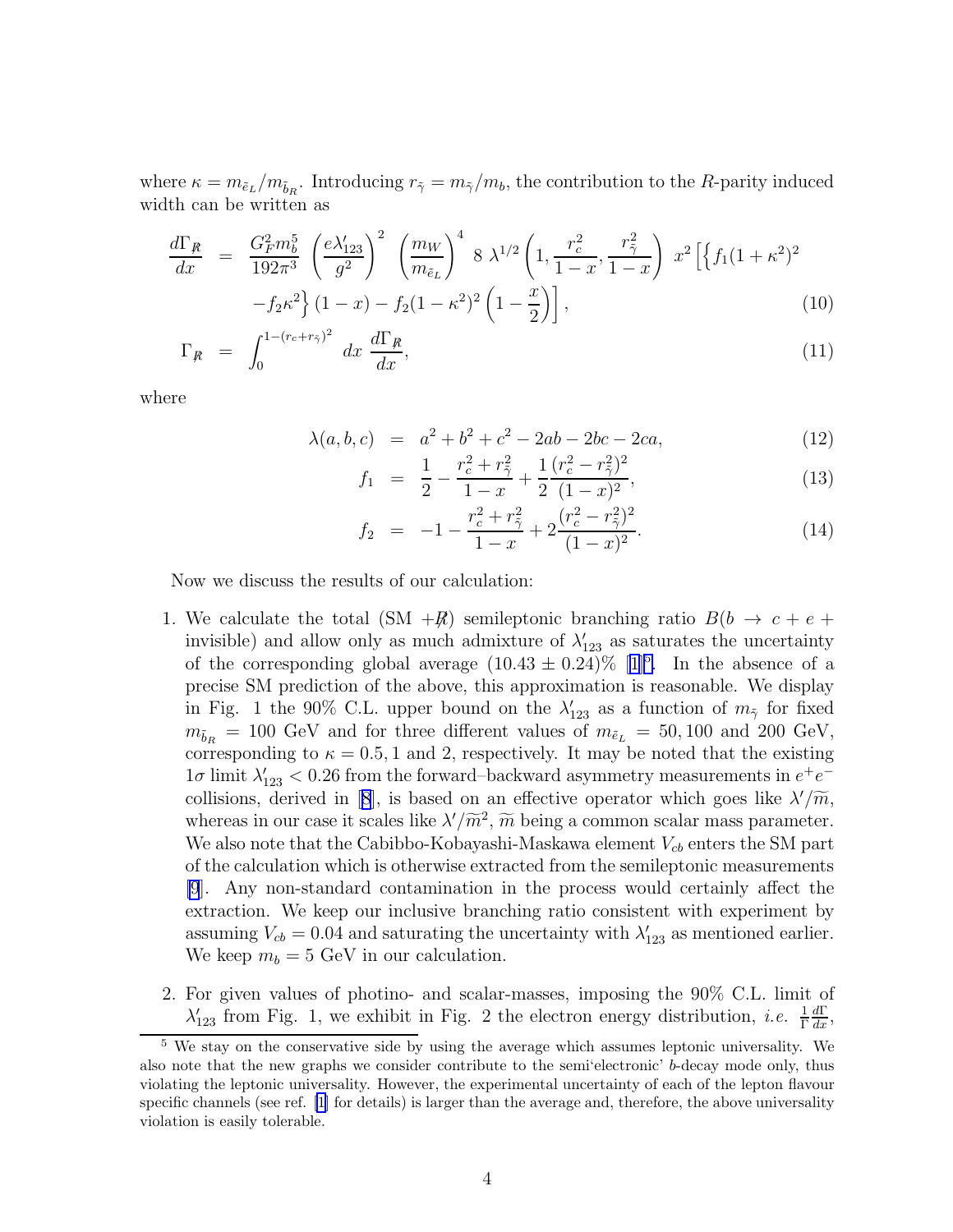where  $\Gamma$  corresponds to (i)  $\Gamma_{SM}$  and (ii)  $\Gamma_{tot} = \Gamma_{SM} + \Gamma_{R}$ . We notice that for fixed  $m_{\tilde{\gamma}}$  and  $m_{\tilde{b}_R}$ , varying  $m_{\tilde{e}_L}$  does not show any observable impact within the scale of the figures. More important in determining the shapes of the distributions are the external masses which affect the kinematical configurations and, of course, the scale of the new physics given by either  $m_{\tilde{b}_R}$  or  $m_{\tilde{e}_L}$ ; much less important in this case is the relative size of  $m_{\tilde{b}_R}$  and  $m_{\tilde{e}_L}$ , which affects the dynamics of the new graphs.

3. In Fig. 3, we demonstrate the angular distribution (angle between the c-quark and the electron) for the two cases stated above. Here, too, we find that the shapes of the distributions are quite insensitive to the relative scales of  $m_{\tilde{b}_R}$  and  $m_{\tilde{e}_L}$ , as in Fig. 2.

Two important issues need to be addressed in any discussion concerning semileptonic B-decays. One is the QCD correction and the other the hadronization effect. In the SM, the QCD corrections have been computed for massless leptons[[10\]](#page-8-0) and have been recently estimated [\[11](#page-8-0)] in the context of the 2-Higgs doublet model. The  $\mathcal{O}(\alpha_S)$  correction reduces the SM prediction by  $\sim 10\%$ . In our case, given the smallness of  $\lambda'_{123}$ , the QCD corrections to the new graphs are unlikely to make a significant impact on our estimate. One also notes that the b-quark hadronizes much before it decays weakly. However, in a heavy quark system the spectator model works in a very reasonable way, which is evident from the consistency between the lifetime measurements of various B-hadrons [\[12\]](#page-8-0). At LEP, the b-quarks are energetic (45 GeV). But the distributions in the b-quark rest frame shown in our analysis can be readily compared with the observations made in the laboratory. The high-resolution silicon microvertex detector makes it possible to locate the primary decay vertex of the B-hadron from the direction of the c-quark jet and the charged lepton. Once the decay vertex is obtained, the flight direction of the b-quark is known and since its energy is fixed, the relevant boost factors relating the b-quark rest frame and the laboratory frame can be calculated.

At this stage we argue in favour of two essential hypotheses that we advocated in the beginning. We assumed that (i) the photino lifetime is not more than 1 s, meaning  $\Gamma_{\tilde{\gamma}} \geq 10^{-22}$  MeV and (ii) the photino is invisible, *i.e.* it does not decay within a few metres, implying  $\Gamma_{\tilde{\gamma}} \leq 10^{-13}$  MeV in its rest frame<sup>6</sup>. Now with  $\lambda'_{123}$  as the only R-parity breaking coupling, there are essentially two obvious decay modes of the photino. In the first case, the decay of the photino would go via the flavour-violating photino-quarksquark coupling<sup>7</sup>, where at one vertex the  $\tilde{\gamma}$  decays to an s-antiquark and a virtual b-squark while the latter at the other vertex decays preferentially to an s-quark and

<sup>&</sup>lt;sup>6</sup>To anticipate the latter number, assume, as an example, that a  $\tilde{\gamma}$  is produced at rest in the b rest frame and consider a b-quark of mass 5 GeV in a 45 GeV jet at LEP. Now, counting a boost factor of 9, the  $\tilde{\gamma}$  must have a life-time of  $10^{-9}$  s in its rest frame, *i.e.* a width of  $6.6 \times 10^{-13}$  MeV, to travel at least  $\sim$  3 m in the lab frame to escape detection.

<sup>&</sup>lt;sup>7</sup>It arises from the mismatch between the squark and quark mass-matrices and is strongly restricted by flavour-changing neutral current constraints.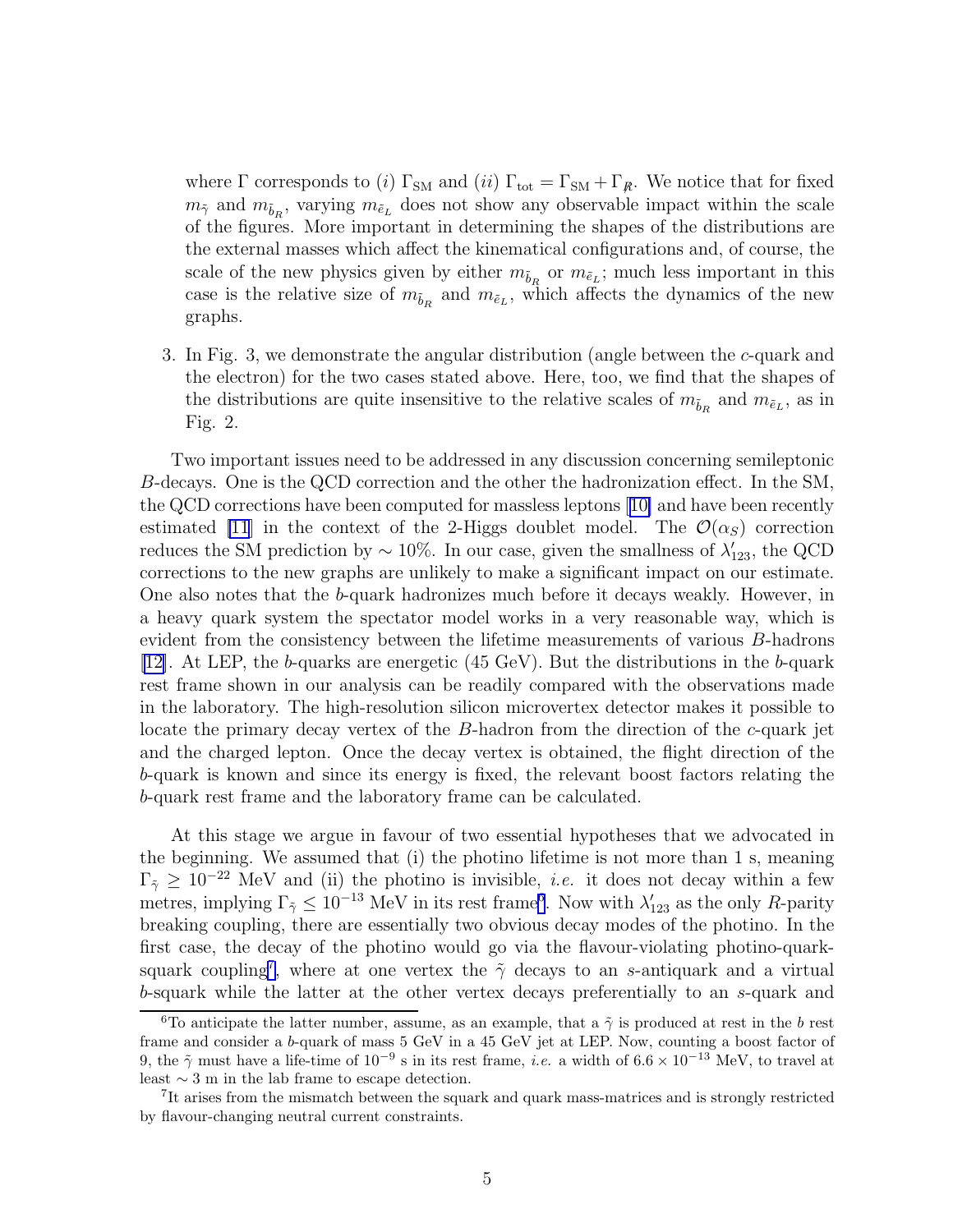a v via  $\lambda'_{123}$ . We define the flavour-violating parameter 'c' by scaling 'e' to 'ce' in the photino-quark-squark vertex. Then, for a photino of mass 2 (3) GeV, assuming  $m_{\tilde{b}_R} = 100 \text{ GeV}, \ \kappa = 1 \text{ and reading the corresponding } \lambda'_{123} \text{ values from Fig. 1, we}$ estimate  $\Gamma_{\tilde{\gamma}} \simeq 3c^2 \times 10^{-13}$   $(1.3c^2 \times 10^{-10})$  MeV. Suffice it to choose, therefore,  $c \le 0.03$ to enable the photino to fly safely out of the detector<sup>8</sup>. Indeed, the above estimates are somewhat crude and might be modified by hadronization effects, but are sufficient to demonstrate that a  $\tilde{\gamma}$  can very well act as an invisible particle even in a R-parity-violating atmosphere. The other decay channel of the  $\tilde{\gamma}$  is characterized by its splitting to a virtual b-quark and a virtual b-squark and their subsequent decays (the latter *via*  $\lambda'_{123}$ ). These two different types of decays proceed with roughly similar strength. We note that with the above choice of 'c', the radiative decay of the photino  $(\tilde{\gamma} \to \gamma \nu_e$  penguin) is well under control. We have also checked that the parameters can be adjusted reasonably well to ensure the other limit, *i.e.*  $\Gamma_{\tilde{\gamma}} \geq 10^{-22}$  MeV.

Since in our scenario the LSP is stable inside a realistic detector even though Rparity is violated, the canonical LSP search strategy should, in principle, apply to our case as well. For example, the L3 Collaboration at LEP in a recent analysis[[13\]](#page-8-0) have excluded an LSP weighing below 18 GeV. However, this bound evaporates if  $\tan \beta < 2$ ; moreover, the above analysis relies on the GUT-relation between the gaugino masses. The OPAL Collaboration at LEP[[14](#page-8-0)] have looked for massive photinos decaying very fast within the detector *via* a  $\lambda_{123}$ -type coupling and excluded  $m_{\tilde{Y}} = 4$ –43 GeV for  $m_{\tilde{e}_L} < 42$ GeV, and  $m_{\tilde{\gamma}} = 7-30$  GeV for  $m_{\tilde{e}_L} < 100$  GeV (95% C.L.). For such a fast decaying photino, they could not look for the window  $(m_{\tilde{\gamma}} < 4 \text{ GeV})$ , since the  $\tilde{\gamma}$ -pairs cannot be separatedfrom the  $\tau$ -pairs. The ALEPH Collaboration at LEP [[15\]](#page-8-0), dealing with a more general  $\lambda$ -type coupling and considering a general LSP rather than a pure photino, have improved the above exclusion zone and have also reported their negative results on other supersymmetric particles up to their kinematic limit  $( $m_Z/2$ ). Our proposed mode of$ searching for a photino lighter than 4 GeV with a  $\lambda'_{123}$ -type coupling, therefore, covers a complementary zone in the supersymmetric parameter space. We point out though that our analysis relies on a simple assumption that the LSP is dominantly a photino.

We now comment how our analysis could be extended for a few other  $\lambda'$ -type couplings as well. Considering the fact that a  $\mu$  in the final state in a semileptonic B-decay constitutes as viable a mode for detection as an e in the final state, taking care of the slight modification in the kinematics due to the  $\mu$ -mass, our analysis could be carried out also for  $\lambda'_{223}$ , whose existing bound is 0.16 (D-decay,  $2\sigma$ ) [\[16\]](#page-8-0).  $\lambda'_{323}$  should be handled somewhat differently for phase-space consideration and also because the  $\tau$  decaying within the detector would change the signal profile. Consideration of  $\lambda'_{113}$  in our analysis boils down to a replacement of a c-quark jet with a  $u$ -quark jet (the latter cannot be distinguished from a general hadronic activity):  $V_{ub}$  being much smaller than  $V_{cb}$  pro-

 $8$  It should be remembered that in a detector, CLEO for example, where the  $B$ 's are produced almost at rest, the boost factor of 9 counted for LEP is absent. Hence, the constraint on  $c$  should actually be a factor of ∼ 3 stronger than quoted in the text.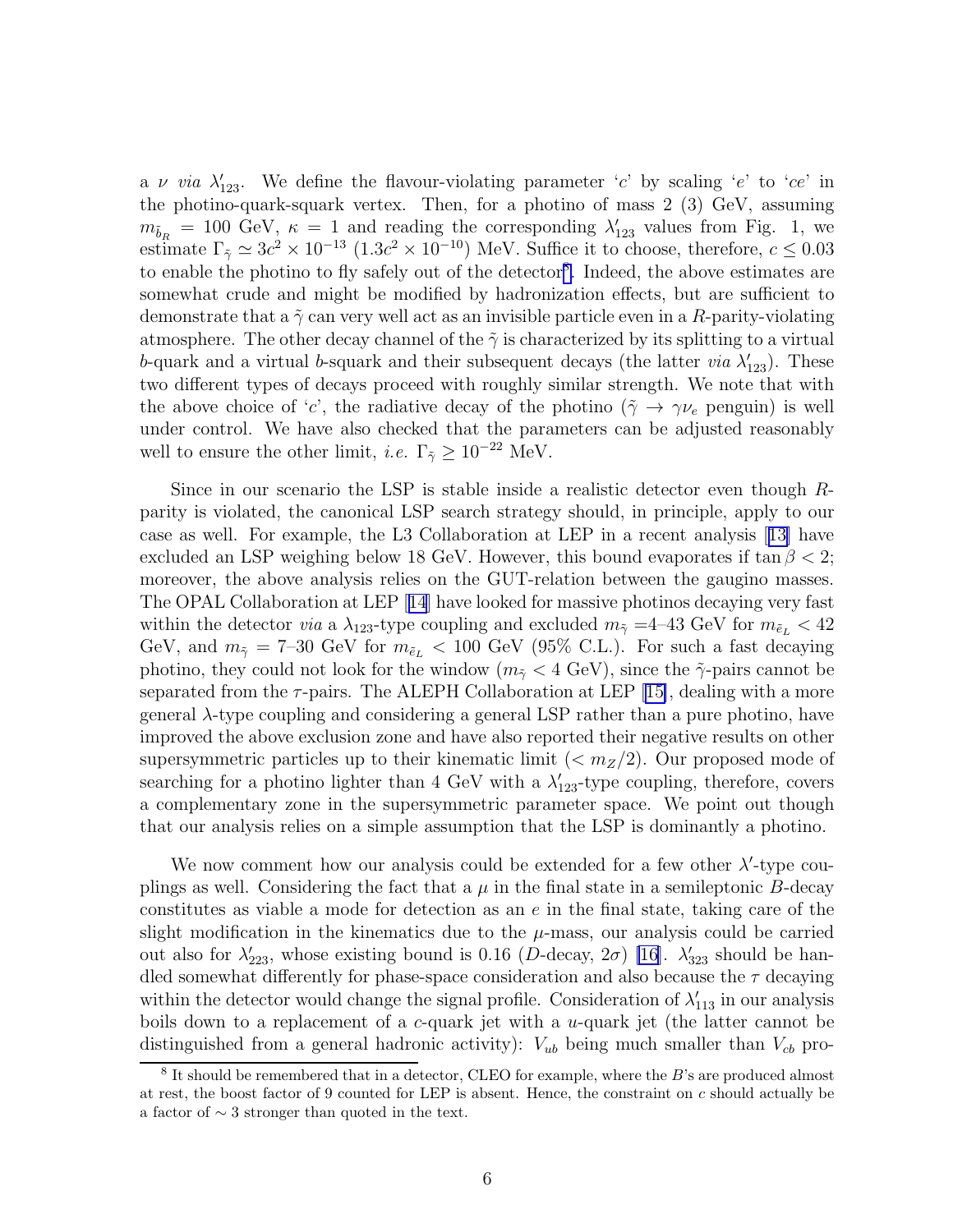vides less SM background than the situation involving  $\lambda'_{123}$ . Similarly,  $\lambda'_{213}$  could also beutilised for a  $\mu$  in the final state. The existing limits [[8\]](#page-8-0) on  $\lambda'_{113}$  and  $\lambda'_{213}$  are 0.03 (charged-current universality,  $2\sigma$ ) and  $0.09$  ( $\pi$ -decay,  $1\sigma$ ) respectively. In a very recent analysis[[17\]](#page-8-0),  $K^+ \to \pi^+ \nu \bar{\nu}$  has been used to place stringent constraints on all of  $\lambda'_{123}$ ,  $\lambda'_{223}$ ,  $\lambda'_{113}$  and  $\lambda'_{213}$ . The bound on each of them is  $0.012(m_{\tilde{d}_{Rk}}/100 \text{ GeV})$  at  $90\%$  C.L. As emphasized earlier, the crucial feature of our analysis lies in the kinematic properties. Moreover, each of the  $\tilde{e}_L$ -exchanged and  $b_R$ -exchanged processes of our analysis contributes with roughly the same magnitude, so that making  $b_R$  heavy – thereby evading the K<sup>+</sup>-decay bound – while keeping  $\tilde{e}_L \sim 100$  GeV, we have checked does not change our results much.

Finally, we comment that the 'semileptonic anomaly', namely the long-standing irritation that the SM prediction of the semileptonic branching ratio lies somewhat above what has experimentally been observed, still exists of course amidst various theoretical as well as experimental uncertainties. We admit that the picture considered above instead of curing the anomaly worsens it further, since the new process adds incoherently to the SM graph. Nevertheless, we keep ourselves strictly consistent by admitting only that much  $\lambda'_{123}$  which does not let the prediction of the inclusive branching ratio exceed its 90% C.L. observation.

The kind of scenario that we have dealt with in this paper, arguably lies in a corner of the vast supersymmetric parameter space, yet has the virtue of manifesting itself through a simple study of the kinematic configurations of the semileptonic decay products. It cannot be denied that  $R$ -parity violation and the simultaneous presence of a light photino might appear as a somewhat contrived scenario, although we have tried to motivate the former from the latter. But this could very well turn out to be a reality and one must ensure that it does not slip through the canonical supersymmetry search biased by a thick layer of theoretical prejudice of R-parity conservation and Grand Unification. Interestingly, the scenario, as we have demonstrated in this work, is very much within the B-physics reach at LEP or at CLEO. A thorough study incorporating the hadronization effect and implementing the full detector simulation appropriate to these colliders is, therefore, called for.

We thank T. Aziz, S. Banerjee, D. Choudhury, S. Dutta, G. Giudice and M. Maity for fruitful discussions. AR is grateful to the Theory Division of CERN for hospitality when the work was initiated. His research is supported by the Council of Scientific and Industrial Research, India, and the Department of Science and Technology, India.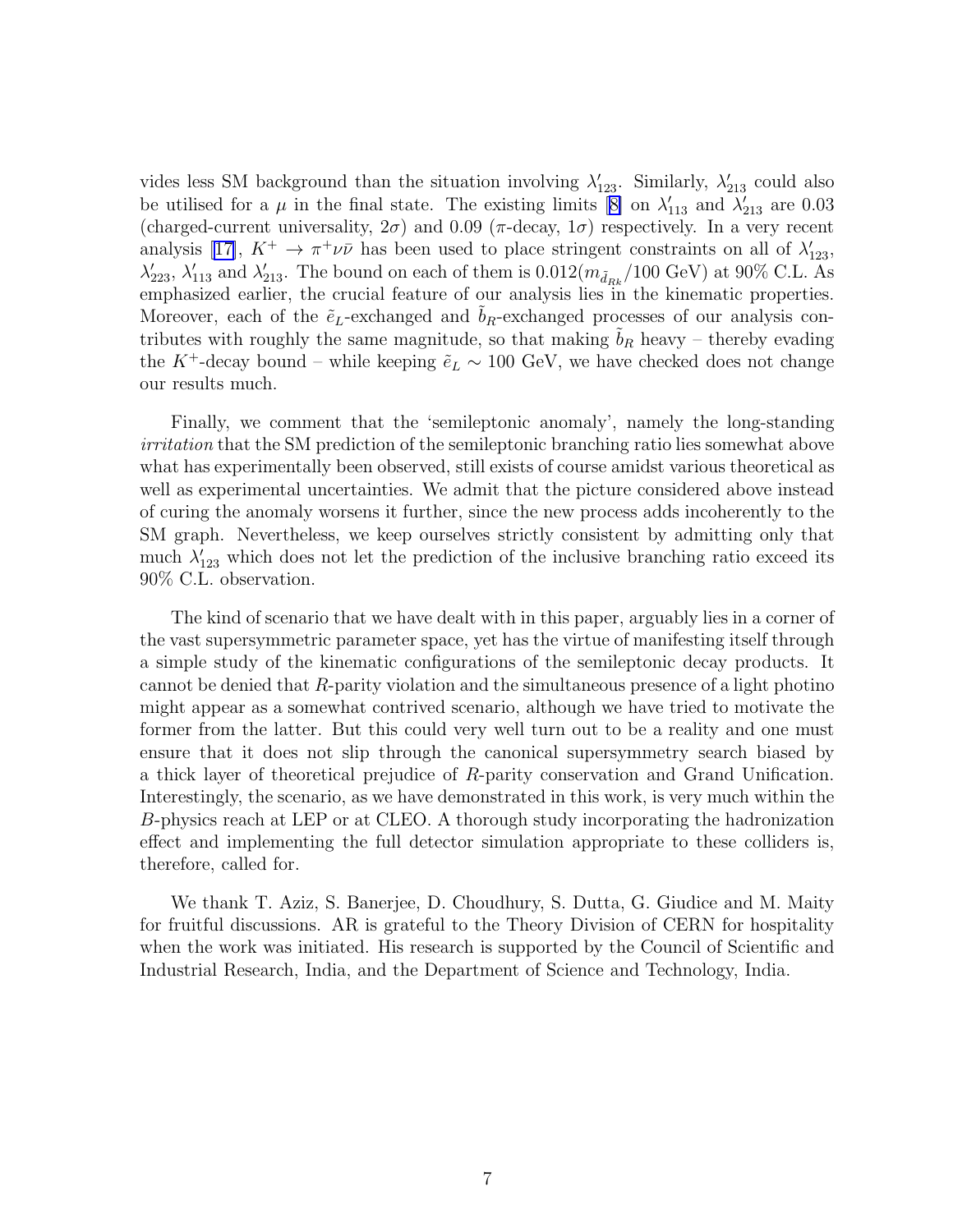## <span id="page-8-0"></span>References

- [1] Particle Data Group, Phys. Rev. D40 (1994) 1173.
- [2] C. Hearty *et al., Phys. Rev.* **D39** (1989) 3207.
- [3] C.S. Aulakh and R.N. Mohapatra, *Phys. Lett.* **B119** (1982) 136; F. Zwirner, *Phys.* Lett. **B132** (1983) 103; J. Ellis et al., *Phys. Lett.* **B150** (1985) 142; G.G. Ross and J.W.F. Valle, Phys. Lett. B151 (1985) 375; S. Dawson, Nucl. Phys. B261 (1985) 297; S. Dimopoulos and L. Hall, Phys. Lett. B207 (1987) 210; L. J. Hall and M. Suzuki, Nucl. Phys. B231 (1984) 419; V. Barger, G.F. Giudice and T. Han, Phys. Rev. D40 (1989) 2987; M. Nowakowski and A. Pilaftsis, Rutherford preprint RAL-TR-95-035, [hep-ph/9508271](http://arxiv.org/abs/hep-ph/9508271); K.S. Babu and R.N. Mohapatra, Phys. Rev. Lett. 75 (1995) 2276; Light photino with  $\vec{R}$  to resolve the KARMEN anomaly has been discussed recently by D. Choudhury and S. Sarkar, preprint CERN-TH/95-299, [hep-ph/9511357](http://arxiv.org/abs/hep-ph/9511357).
- [4] The CLEO Collaboration, S. Henderson *et al., Phys. Rev.* **D44** (1992) 2212; The ALEPH Collaboration, D. Buskulic et al., Z. Phys. C62 (1994) 179.
- [5] A. Bouquet and P. Salati, Nucl. Phys. B284 (1987) 557; A.E. Nelson and S.M. Barr, Phys. Lett. B246 (1990) 141; B.A. Campbell, S. Davidson, J. Ellis and K. Olive, Phys. Lett. B256 (1991) 457; W. Fischler, G. Giudice, R.G. Leigh and S. Paban, Phys. Lett. B258 (1991) 45.
- [6] H. Dreiner and G.G. Ross, *Nucl. Phys.* **B410** (1993) 188.
- [7] H. Haber and G. Kane, *Phys. Rep.* **117** (1985) 75, see p. 208 and 223.
- [8] Barger, Giudice and Han in [3].
- [9] C.S. Kim and A.D. Martin, *Phys. Lett.* **B225** (1989) 186.
- [10] A.F. Falk, Z. Ligeti, M. Neubert and Y. Nir, Phys. Lett. B326 (1994) 145.
- [11] Y. Grossman, H. Haber and Y. Nir, Phys. Lett. B357 (1995) 630.
- [12] See R.J. Morrison and J.D. Richman, in [1], p. 1602.
- [13] The L3 Collaboration, M. Acciarri *et al., Phys. Lett.* **B350** (1995) 109.
- [14] The OPAL Collaboration, P.D. Acton *et al., Phys. Lett.* **B313** (1993) 333.
- [15] The ALEPH Collaboration, D. Buskulic et al., preprint CERN PPE/95-15, February 1995.
- [16] G. Bhattacharyya and D. Choudhury, Mod. Phys. Lett. A10 (1995) 1699.
- [17] K. Agashe and M. Graesser, Berkeley preprint LBL-37823, [hep-ph/9510439.](http://arxiv.org/abs/hep-ph/9510439)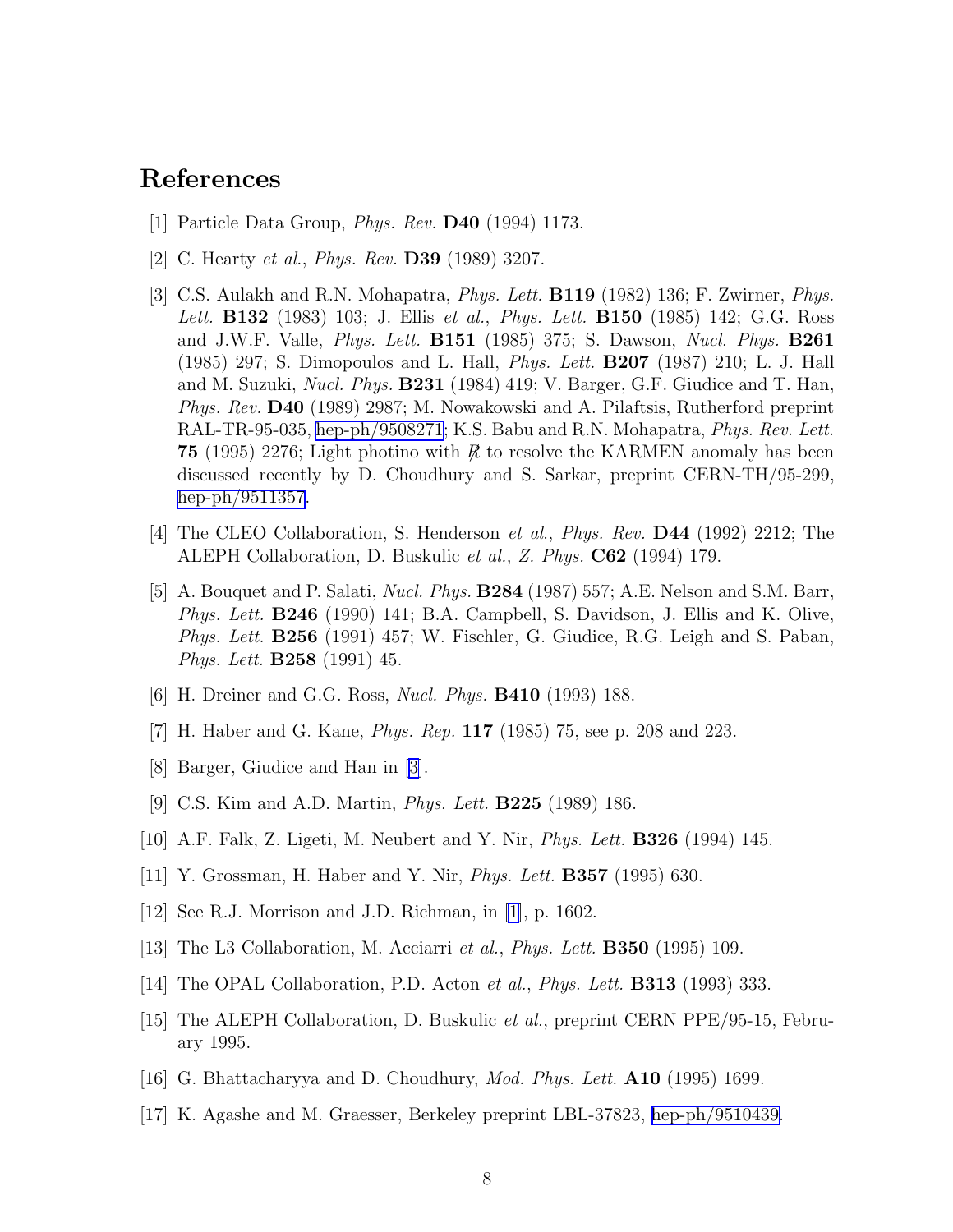

Figure 1: The 90% upper limit on  $\lambda'_{123}$  as a function of the photino mass for various combinations of scalar masses. For fixed  $m_{\tilde{b}_R} = 100 \text{ GeV}, \ \kappa = 0.5, \ 1, \ 2 \text{ correspond to }$  $m_{\tilde{e}_L} = 50$ , 100, 200 GeV, respectively. The horizontal line is the  $1\sigma$  bound derived in ref. [8] from forward–backward asymmetry of  $e^+e^-$  collisions at low energy.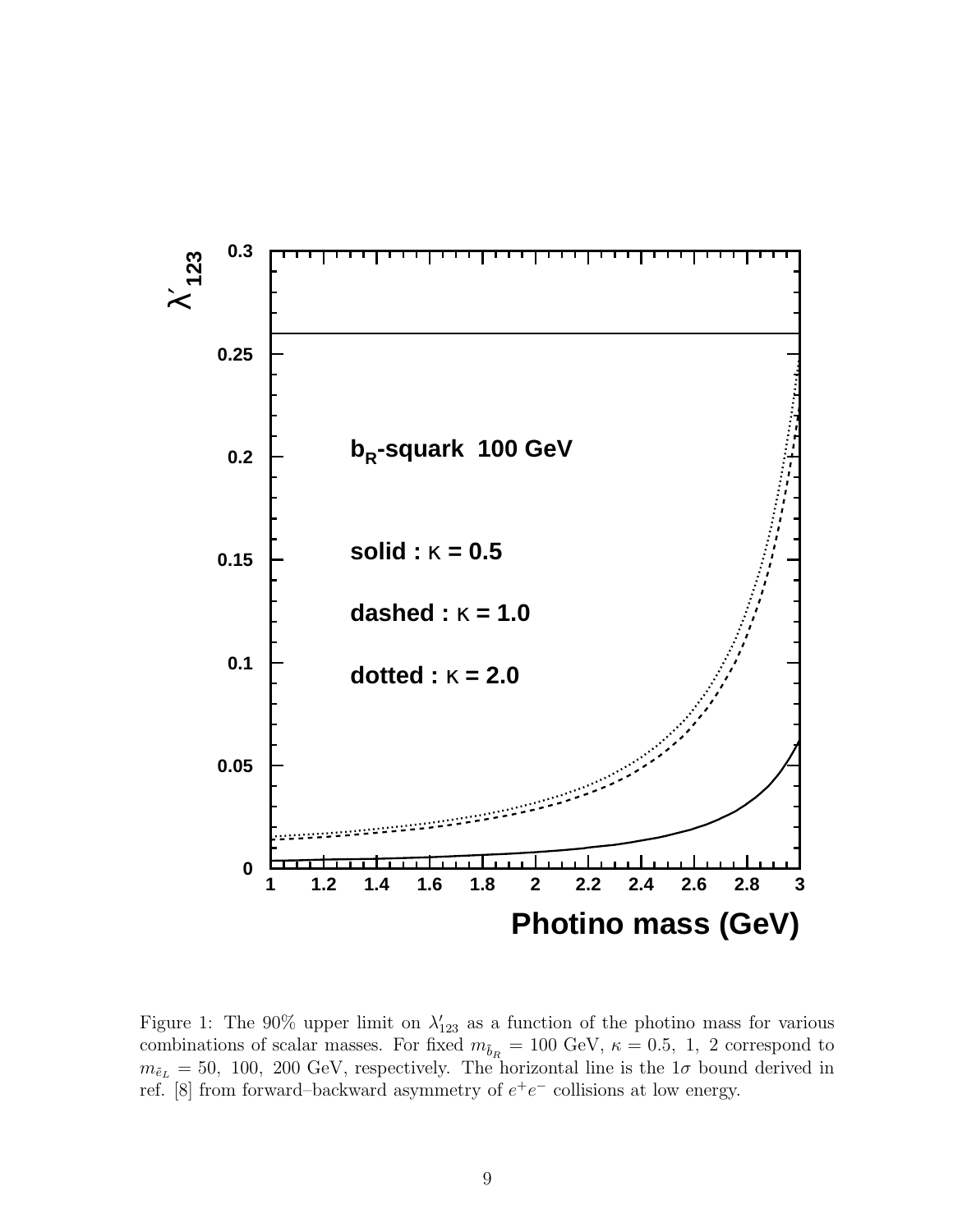

Figure 2: The electron-energy distribution in nine different cases. Those SM events which are within the kinematic boundary of the R-parity-violating mode are shown by the shaded area. In a given column these figures correspond to various choices of  $\kappa$  (as in Fig. 1) for a fixed  $m_{\tilde{\gamma}}$ , while in a given row they correspond to different values of  $m_{\tilde{\gamma}}$ for a fixed  $\kappa$ .